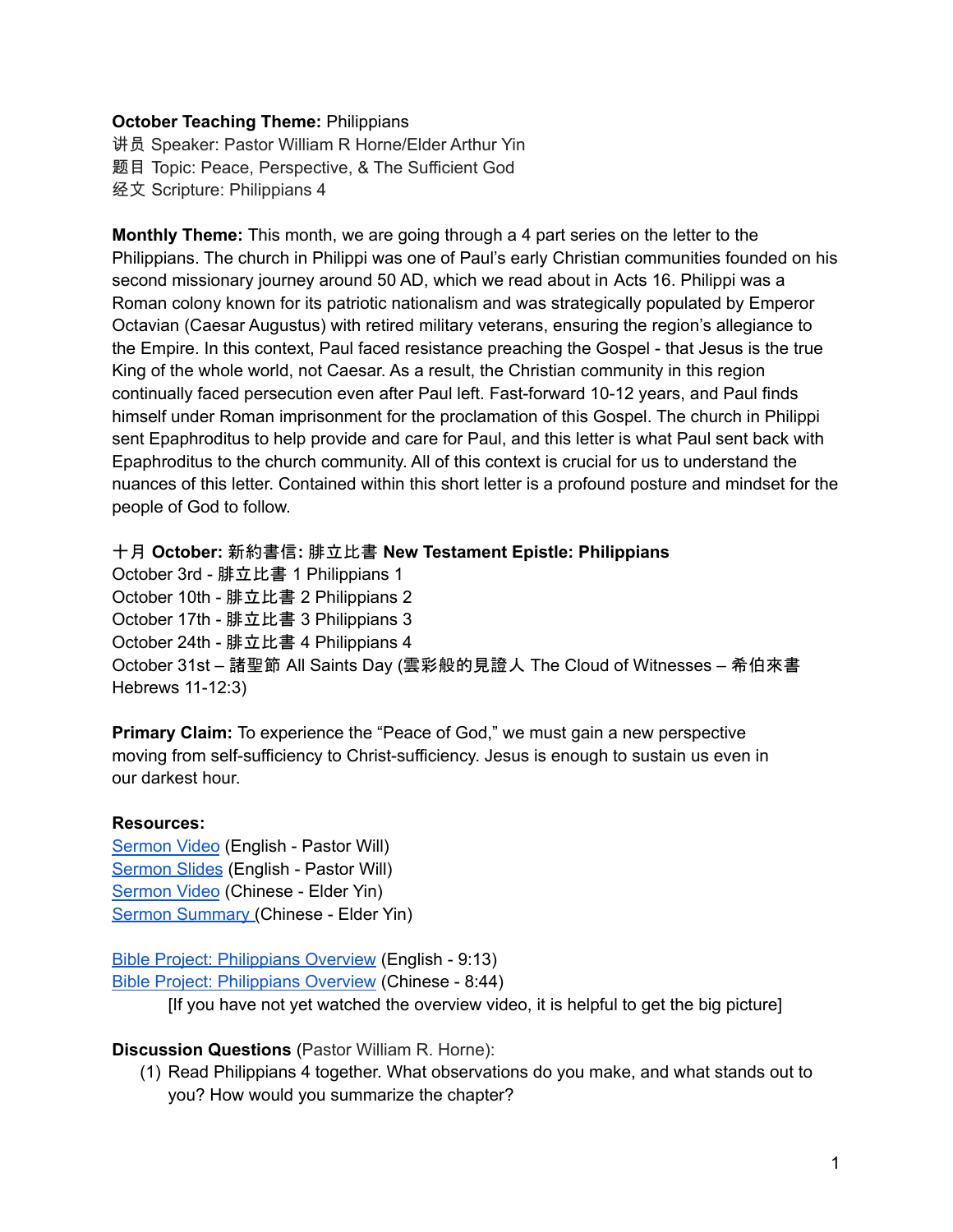- (2) Re-read Philippians 4:4. What does Paul ground his command to "rejoice" in? What do you believe it looks like to "Rejoice in the Lord always"? How can one follow such a command?
- (3) Re-read Philippians 4:5. What does it look like to treat others with "gentleness"? What keeps us from acting in "gentleness" towards others, and what are some practices we can take up this week to "let our gentleness be known to all"?
- (4) Re-read Philippians 4:6-7. How can a life of prayer and thanksgiving help us live a life free of anxiety? What is one practice we can adopt this week to live this way?
- (5) Re-read Philippians 4:8. We could summarize Paul in this verse with "All Truth is God's Truth." What does it look like to live a life that views all that is true, beautiful, and just as belonging to God?
- (6) Re-read Philippians 4:10-13. What is Paul's secret to contentment in all circumstances? What practices can we adopt to tap into that same strength?

## **Important Notes** (Pastor William R. Horne)**:**

Notes on Q2: Paul grounds his command to "Rejoice" in "the Lord." Paul believes that joy amid suffering is a foundational marker for the follower of Jesus. Joy is not primarily a mood or emotion dependent upon your situation and circumstances, but Christian joy is an abiding and constant orientation of the Christian life flowing out of a relationship with the God of the Universe. Notice here also that "Rejoice" is a command - making it clear Joy in the Lord is not a feeling but a chosen attitude despite your situation. Joy then is both a gift and a practice - not primarily a feeling. It is a muscle we can strengthen with exercise - like self-control and faithfulness. Now, **this is not a dismissal of feelings and emotions, either positive or negative - but a call to put things back in the grand perspective of God's redemptive work in the world.** Paul tells us in Galatians that Joy i**s a fruit of the Spirit, not a fruit of the situation**. It derives from a life held in proper perspective - gratefulness for how God has worked in the past, eyes open to how God is forming us in the present, and hope in the promise of his coming again to complete what he has started.

*Illustration:* See walking with the Spirit of God is like trying to catch sleep. You cannot "choose" to fall asleep. The best you can do to try and catch sleep is to put yourself in a posture and rhythm that welcomes sleep. If you want to get good sleep, you need all the correct postures and rhythm in place. No caffeine after 3 pm. Not eating dinner too late. Keeping the same bedtime and wake time throughout the week. Turn off your phone and other screens. The right darkness, the right temperature, the right mindset. When sleep arrives, it is a beautiful gift that you put yourself in the right posture to welcome. This is just like walking with the Spirit and experiencing Joy in the Lord. **We must choose the posture of an attitude of joy, always fighting for the right perspective. This posture welcomes the work of the Spirit to gift us with the fruit of joy, which will give way to the emotion of joy.**

Notes on Q3: The word behind our translation, "gentleness," is hard to pin down precisely, but it carries the connotation of being generous in treatment towards others, being kind, tolerant, not insisting on one's own rights over others. Here, Paul's exhortation is missional - the Philippians, despite their persecution, are to engage their neighbors, those outside the church community,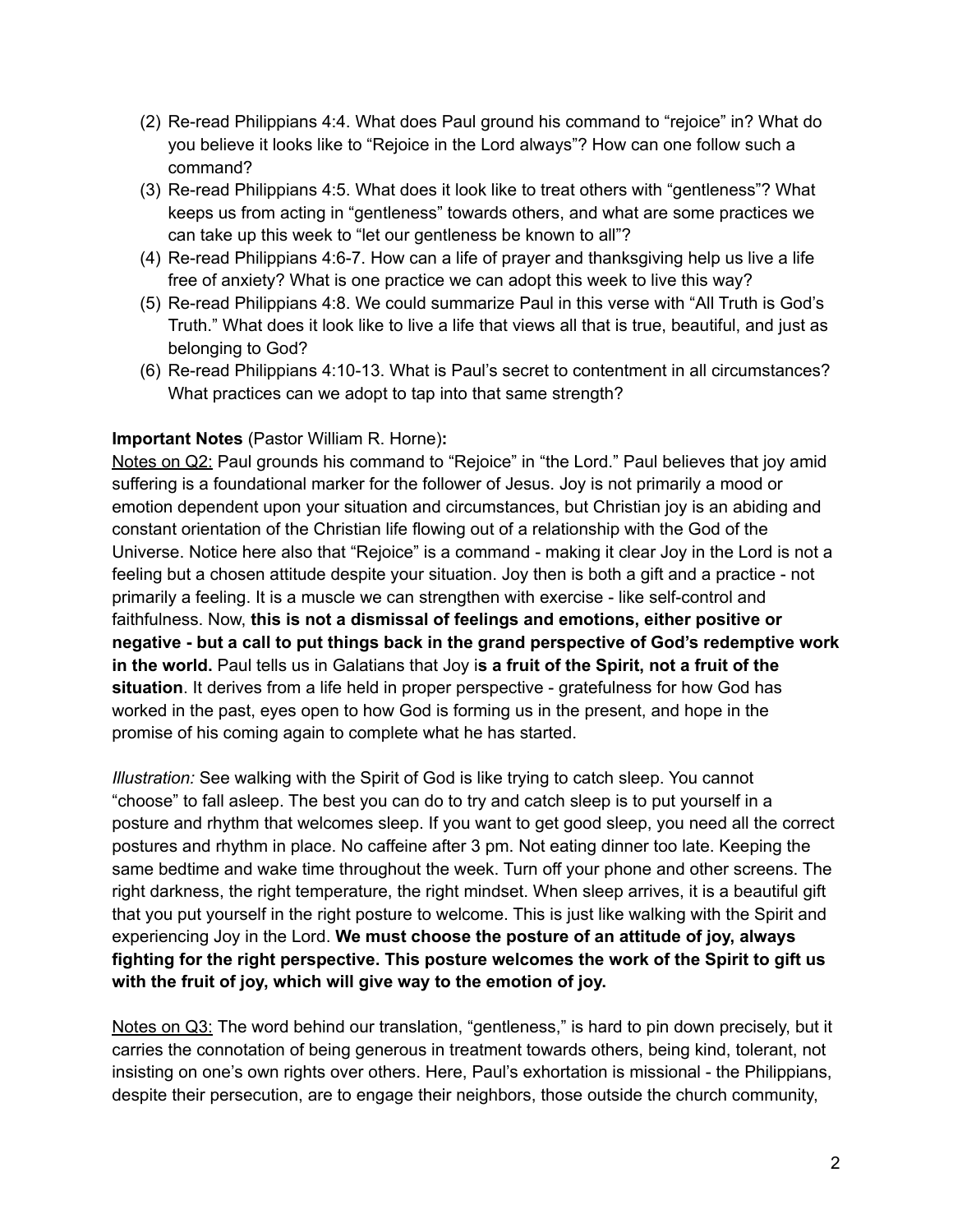with patience, mercy, and compassion. This call to exhibit "gentleness" is grounded in the character of King Jesus himself. Paul uses this same word coupled with "meekness" in 2 Corinthians to describe the character of our Lord Jesus. The Early Church Fathers also recognized gentleness has core to the way God works. The unknown author of the early church letter Epistle to Diognetus wrote this, "Christ came to rule not by a reign of terror but in gentleness and meekness … as one who saves by persuasion, not compulsion [or force], for compulsion is no attribute of God." Just as God continually exhibits patience, kindness, tolerance, and gentleness towards us, our gentleness should be evident to all people.

Notes on Q4: Paul tells us that the remedy for much of our anxiety is found in the new perspective gained from prayer in every situation and thanksgiving. Prayer is not primarily about making our needs known to God, but about God, in His grace, changing us - our perspectives, attitudes, understandings, and ultimately our character displayed in our actions towards others. And when we gain that "God perspective," putting things back in the big picture - our problems become smaller, and the things we fight over we realize are pretty unimportant. Core to the perspective change God graciously gives us in prayer is thanksgiving. As Paul has displayed, our capacity for gratitude should not be connected to the abundance of our resources but the ability to notice what we have. The ability to see things in light of God's grand story. This idea is expressed well in the classic African-American prayer of thanksgiving - "The Lord woke me up this morning clothed, and in my right mind, he didn't have to do it, but he did."

*Please note - this is not a dismissal of the complexity of anxiety and the need for healthy mental health practices. Instead, Paul is arguing that one essential mental health practice is a life of prayer and thanksgiving. Anxiety and worry plague many of us in our modern context; thus, we should acknowledge this is not an easy battle. Nevertheless, prayer and thanksgiving are foundational, and good mental health counseling and even medication in certain circumstances are not antithetical to this Christian foundation.*

Notes on Q5: In other words, Paul is saying, "All Truth is God's Truth," calling us to the practice of Christian critical thinking - that we would take the best of our cultures and heritage as long as it is morally excellent, praiseworthy, conforming to the way of King Jesus. If we were tempted to apply Paul's "Kingdom Citizen" framework in an escapist way, wanting to run away from the world - he does not allow us to do so here. Instead, Christians should affirm and embrace whatever is true and honorable wherever they find it. We are to engage the world and our cultures from a Kingdom perspective where all truth and beauty belong to God. Paul gives us a better way to engage the world around us - calling us to approach the marketplace, the arts, media, the academy, our cultural heritage, and traditions - looking for what is "true," "beautiful," and "just"; but doing so with a discerning eye looking through the lens of the Crucified King Jesus. In this sense, the Christian life is a pursuit of excellence - a call to culture-making. We

must change our perspective of the world around us and how we partake in it. And this opens us up for all sorts of new possibilities and partnerships in our communities as we seek our cities' welfare from the posture of "exiled" Kingdom citizens. The Christian is called to do the hard work